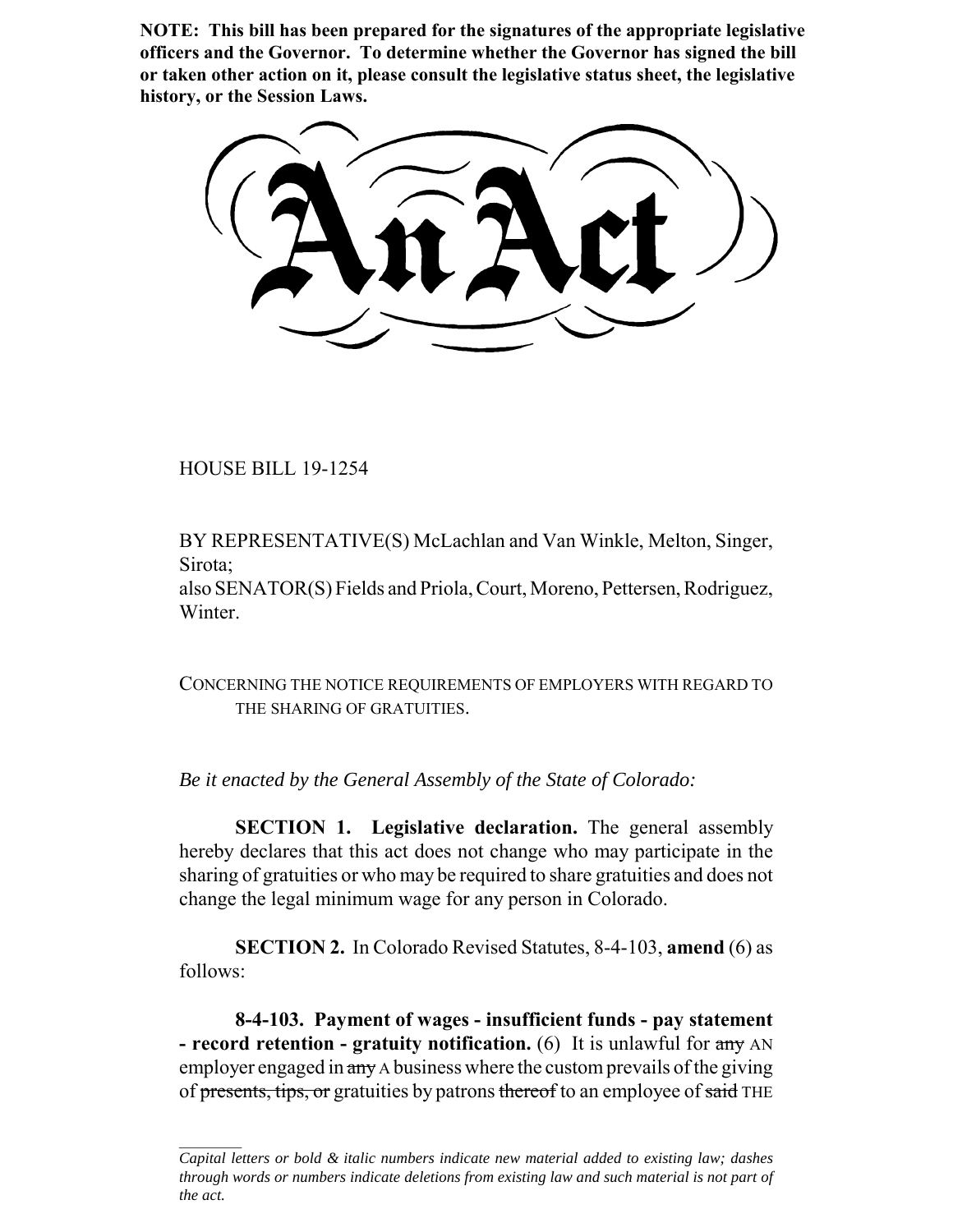business to assert any A claim to, or right of ownership in, or control over such presents, tips, or gratuities, and such presents, tips, or THESE gratuities shall be ARE the sole property of the employee of said business unless the employer posts in his or her place of business in a conspicuous place a printed card, at least twelve inches by fifteen inches in size, containing a notice to the general public in letters at least one-half inch high that all presents, tips, or gratuities given by any patron of said business to an employee thereof are not the property of said employee but belong to the employer NOTIFIES EACH PATRON IN WRITING, INCLUDING BY A NOTICE ON A MENU, TABLE TENT, OR RECEIPT, THAT GRATUITIES ARE SHARED BY EMPLOYEES. Nothing in this section shall prevent PREVENTS an employer covered hereby from requiring employees to share or allocate such presents, tips, or gratuities on a preestablished basis among the employees of such THE business.

**SECTION 3. Act subject to petition - effective date applicability.** (1) This act takes effect at 12:01 a.m. on the day following the expiration of the ninety-day period after final adjournment of the general assembly (August 2, 2019, if adjournment sine die is on May 3, 2019); except that, if a referendum petition is filed pursuant to section 1 (3) of article V of the state constitution against this act or an item, section, or part of this act within such period, then the act, item, section, or part will not take effect unless approved by the people at the general election to be held in November 2020 and, in such case, will take effect on the date of the official declaration of the vote thereon by the governor.